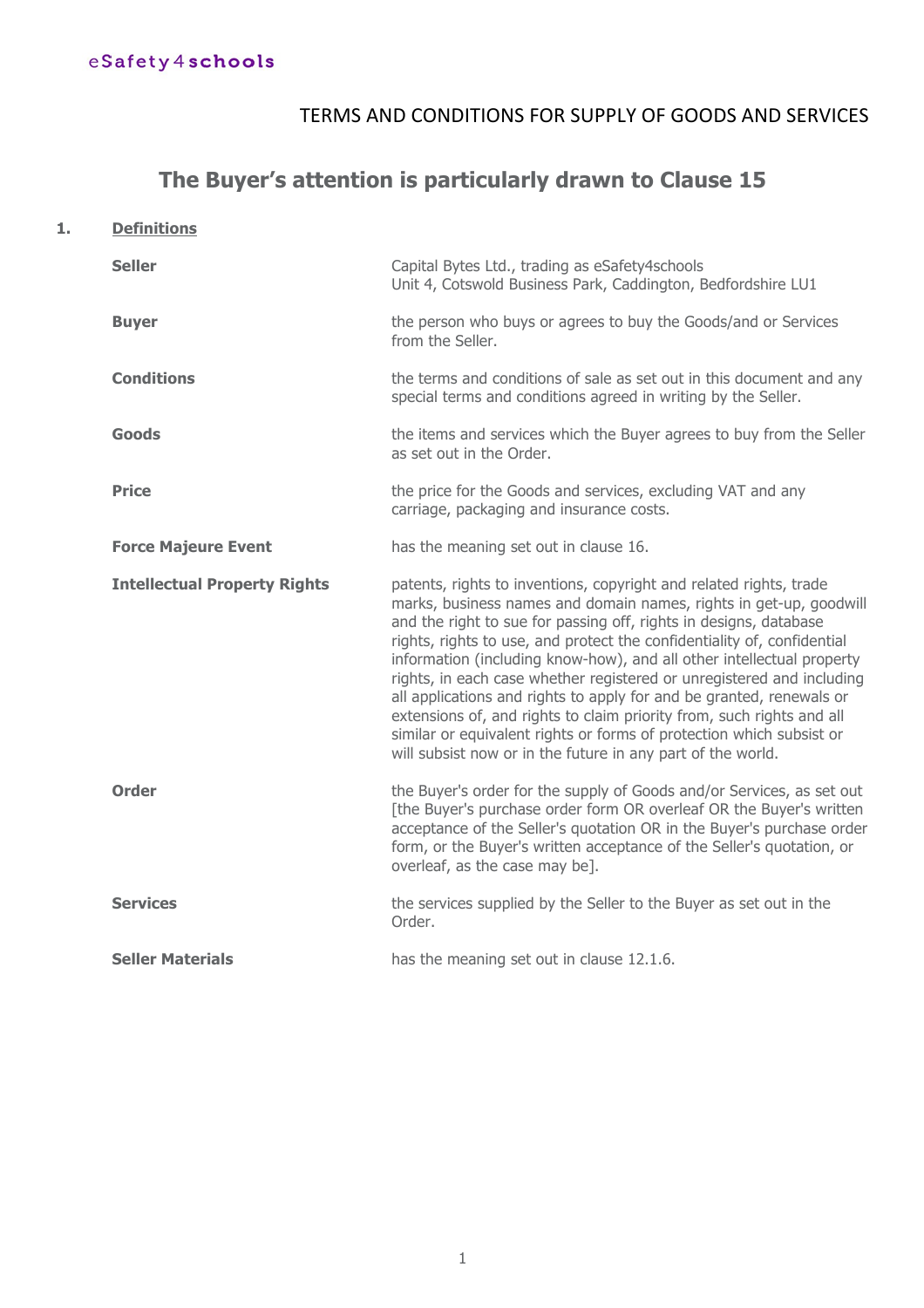### TERMS AND CONDITIONS FOR SUPPLY OF GOODS AND SERVICES

#### 2. **Conditions**

- 2.1 These Conditions shall form the basis of the contract between the Seller and the Buyer in relation to the sale of Goods and/or Services, to the exclusion of all other terms and conditions including the Buyer's standard conditions of purchase or any other conditions which the Buyer may purport to apply under any purchase order or confirmation of order or any other document.
- 2.2 All orders for Goods and/or Services shall be deemed to be an offer by the Buyer to purchase Goods and/or Services from the Seller pursuant to these Conditions.
- 2.3 Acceptance of delivery of the Goods or commencement of the Services shall be deemed to be conclusive evidence of the Buyer's acceptance of these Conditions.
- 2.4 These Conditions may not be varied except by the written agreement of a director of the Seller.
- 2.5 These Conditions represent the whole of the agreement between the Seller and the Buyer. They supersede any other conditions previously issued.
- 2.6 By Accepting these Terms and Conditions the Buyer is authorising and agreeing to the Seller having administrator privileges, permissions and access to the Buyers information that is contained within Lightspeed Systems, Inc. products and databases.

#### 3. **Price**

The Price shall be the price quoted on the Order or Invoice on renewal

#### 4. **Payment and Interest**

- 4.1 Payment of the Price and VAT shall be due within [30] days of the date of the Seller's invoice.
- 4.2 Interest on overdue invoices shall accrue from the date when payment becomes due calculated on a daily basis until the date of payment at the rate of [8%] per annum above the Bank of England base rate from time to time in force. Such interest shall accrue after as well as before any judgment.
- 4.3 The Buyer shall pay all accounts in full and not exercise any rights of set-off or counter-claim against invoices submitted by the Seller.

### 5. **Goods**

- 5.1 The Goods are described in the Order.
- 5.2 The Seller reserves the right to amend or change the specification of the Goods if required by any applicable statutory or regulatory requirements.

#### 6. **Warranties**

- 6.1 The Seller warrants that for a period of 12 (or 36) months commencing on the earlier of either the date of delivery of the Goods, or the commencement of the Services (Warranty Period), the Goods and/or Services shall:
	- 6.1.1 conform with their description;
	- 6.1.2 be of satisfactory quality with the meaning of the Sale of Goods Act 1979;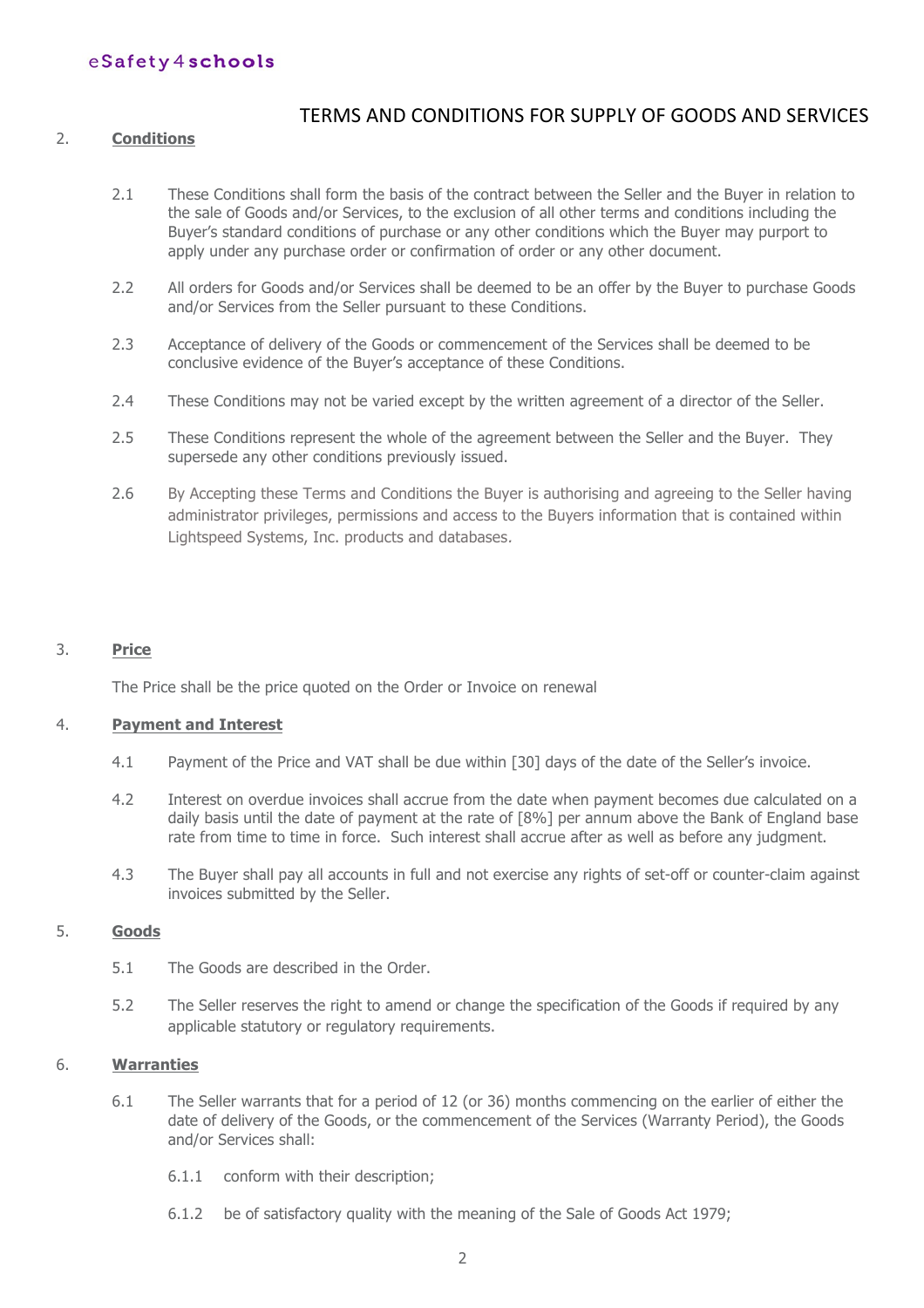### TERMS AND CONDITIONS FOR SUPPLY OF GOODS AND SERVICES

- 6.1.3 be fit for any purpose held out by the Seller; and
- 6.1.4 be carried out in accordance with the Supply of Goods and Services Act 1982.

#### 7. **Delivery of Goods**

- 7.1 Delivery of the Goods shall be made to the Buyer's address. The Buyer shall make all arrangements necessary to take delivery of the Goods on the day notified by the Seller for delivery.
- 7.2 The Seller undertakes to use its reasonable endeavours to despatch the Goods on an agreed delivery date, but does not guarantee to do so. Time of delivery shall not be of the essence of the contract.
- 7.3 The Seller shall not be liable to the Buyer for any loss or damage whether arising directly or indirectly from the late delivery or short delivery of the Goods. If short delivery does take place, the Buyer may not reject the Goods but shall accept the Goods delivered as part performance of the contract, and a pro-rata adjustment to the Price shall be made.
- 7.4 If the Buyer fails to take delivery of the Goods on the agreed delivery date or, if no specific delivery date has been agreed, when the Goods are ready for despatch, the Seller shall be entitled to store and insure the Goods and to charge the Buyer the reasonable costs of so doing.

#### 8. **Acceptance of the Goods**

- 8.1 The Buyer shall be deemed to have accepted the Goods 5 days after delivery to the Buyer.
- 8.2 The Buyer shall carry out a thorough inspection of the Goods within 5 days and give notice in writing to the seller after discovering that some or all of the goods do not comply with the Warranty above, the Buyer must return the Goods to the Seller at the Buyer's cost and the Seller shall, at its option, repair or replace any Goods that are defective, or refund the price of such defective Goods.
- 8.3 Where the Buyer has accepted, or has been deemed to have accepted, the Goods the Buyer shall not be entitled to reject Goods which are not in accordance with the contract.

#### **9. Title and risk**

- 9.1 Risk shall pass on delivery of the Goods to the Buyer's address.
- 9.2 Notwithstanding the earlier passing of risk, title in the Goods shall remain with the Seller and shall not pass to the Buyer until the amount due under the invoice for them (including interest and costs) has been paid in full.
- 9.3 Until title passes the Buyer shall hold the Goods as bailee for the Seller and shall store or mark them so that they can at all times be identified as the property of the Seller.
- 9.4 The Seller may at any time before title passes and without any liability to the Buyer:
	- 9.4.1 repossess and dismantle and use or sell all or any of the Goods and by doing so terminate the Buyer's right to use, sell or otherwise deal in them; and
	- 9.4.2 for that purpose (or determining what if any Goods are held by the Buyer and inspecting them) enter any premises of or occupied by the Buyer.
- 9.5 The Seller may maintain an action for the price of any Goods notwithstanding that title in them has not passed to the Buyer.

### 10. **Carriage of Goods**

N/A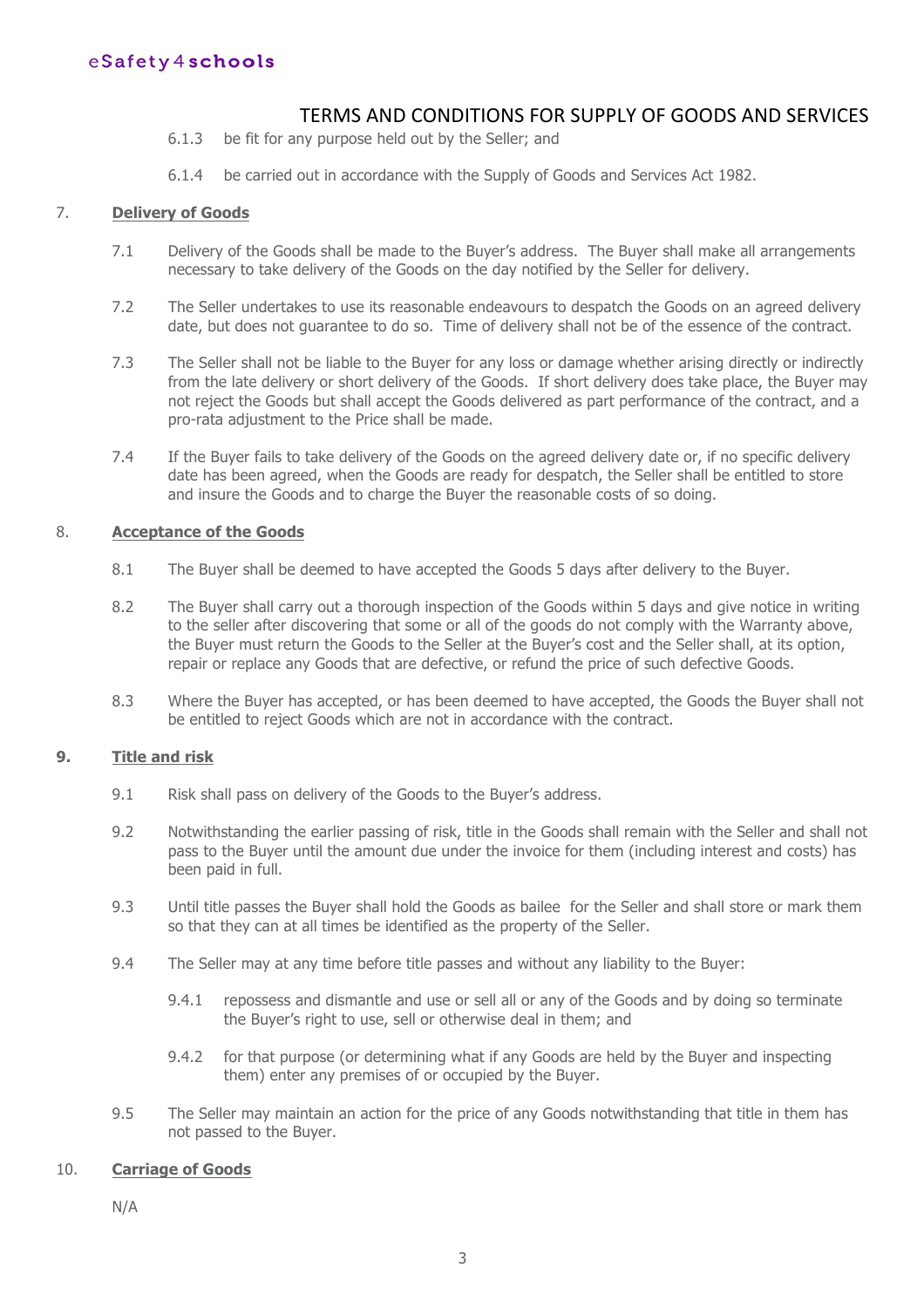### TERMS AND CONDITIONS FOR SUPPLY OF GOODS AND SERVICES

#### 11. **Supply of Services**

- 11.1 The Seller shall provide the Services to the Buyer.
- 11.2 The Seller shall use all reasonable endeavours to meet any performance dates for the Services specified in the Order, but any such dates shall be estimates only and time shall not be of the essence for the performance of the Services.
- 11.3 The Seller shall have the right to make any changes to the Services which are necessary to comply with any applicable law or safety requirement, or which do not materially affect the nature or quality of the Services, and the Seller shall notify the Buyer in any such event.

#### 12. **Buyer's obligations**

- 12.1 The Buyer shall:
	- 12.1.1 Ensure that the terms of the Order are complete and accurate;
	- 12.1.2 Co-operate with the Seller in all matters relating to the Services;
	- 12.1.3 Provide the Seller, its employees, agents, consultants and subcontractors, with access to the Buyer's premises as reasonably required by the Seller to provide the Services;
	- 12.1.4 Provide the Seller with such information and materials as the Seller may reasonably require to supply the Services, and ensure that such information is accurate in all material respects;
	- 12.1.5 Obtain and maintain all necessary licences, permissions and consents which may be required for the Services before the date on which the Services are to start; and
	- 12.1.6 keep and maintain all materials, equipment, documents and other property of the Seller (Seller Materials) at the Buyer's premises in safe custody at its own risk, maintain the Seller Materials in good condition until returned to the Seller, and not dispose of or use the Seller Materials other than in accordance with the Seller's written instructions or authorisation.
- 12.2 If the Seller's performance of any of its obligations in respect of the Services is prevented or delayed by any act or omission by the Buyer or failure by the Buyer to perform any relevant obligation (Buyer Default):
	- 12.2.1 the Seller shall without limiting its other rights or remedies have the right to suspend performance of the Services until the Buyer remedies the Buyer Default, and to rely on the Buyer Default to relieve it from the performance of any of its obligations to the extent the Buyer Default prevents or delays the Seller's performance of any of its obligations;
	- 12.2.2 the Seller shall not be liable for any costs or losses sustained or incurred by the Buyer arising directly or indirectly from the Seller's failure or delay to perform any of its obligations as set out in this clause 12.2; and
	- 12.2.3 The Buyer shall reimburse the Seller on written demand for any costs or losses sustained or incurred by the Seller arising directly or indirectly from the Buyer Default.

#### 13. **Intellectual Property Rights**

- 13.1 All Intellectual Property Rights in or arising out of or in connection with the Services shall be owned by the Seller.
- 13.2 The Buyer acknowledges that, in respect of any third party Intellectual Property Rights in the Services, the Buyer's use of any such Intellectual Property Rights is conditional on the Seller obtaining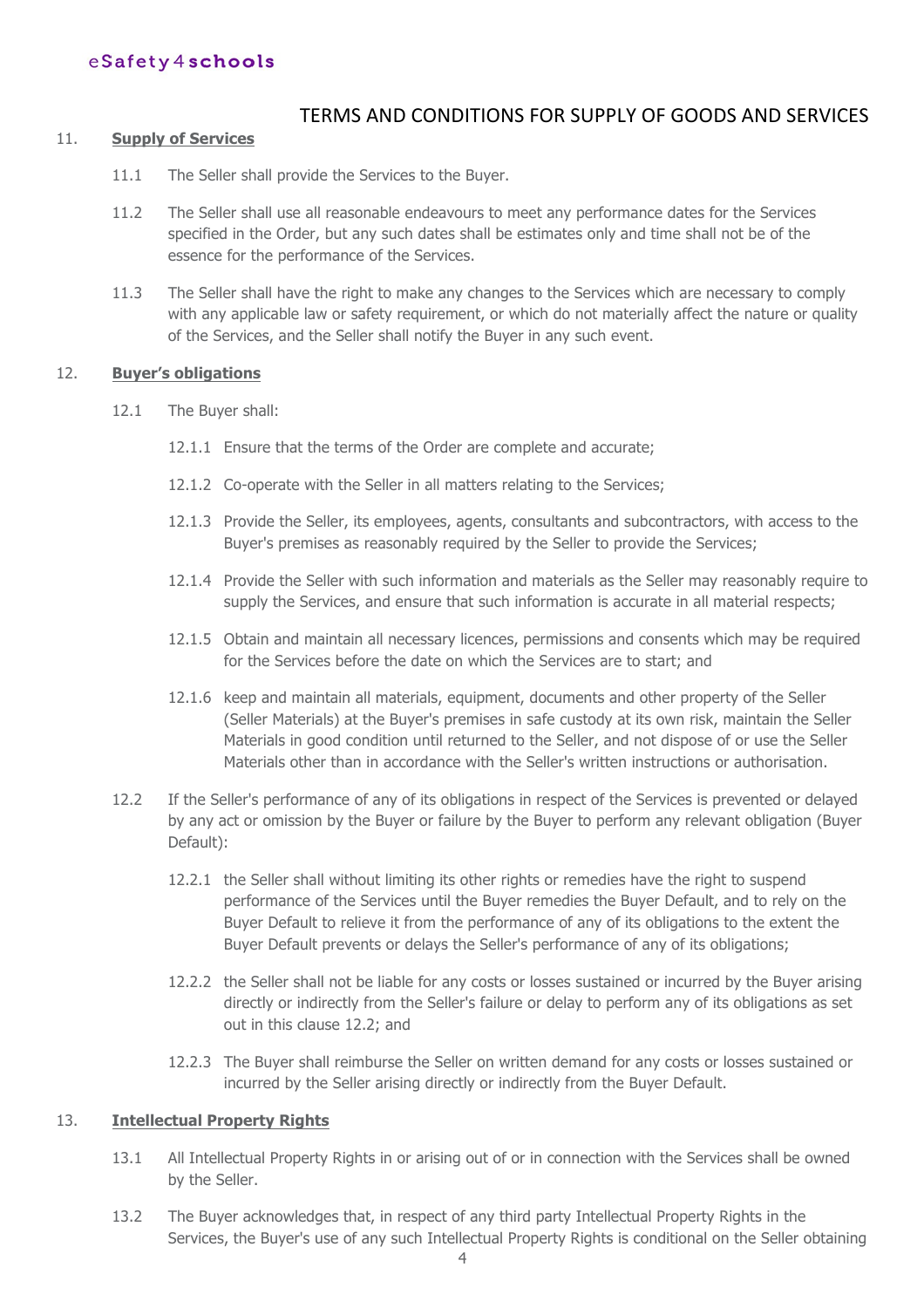# TERMS AND CONDITIONS FOR SUPPLY OF GOODS AND SERVICES

a written licence from the relevant licensor on such terms as will entitle the Seller to license such rights to the Buyer.

13.3 All Seller Materials are the exclusive property of the Seller.

#### 14. **Limitation of Liability: THE BUYER'S ATTENTION IS PARTICULARLY DRAWN TO THIS CLAUSE**

- 14.1 Nothing in these Conditions shall limit or exclude the Seller's liability for:
	- 14.1.1 death or personal injury caused by its negligence, or the negligence of its employees, agents or subcontractors;
	- 14.1.2 fraud or fraudulent misrepresentation;
	- 14.1.3 breach of the terms implied by section 2 of the Supply of Goods and Services Act 1982 (title and quiet possession);
	- 14.1.4 breach of the terms implied by section 12 of the Sale of Goods Act 1979 (title and quiet possession); or
	- 14.1.5 defective products under the Consumer Protection Act 1987.
- 14.2 Subject to clause 14.1:
	- 14.2.1 The Seller shall under no circumstances whatever be liable to the Buyer, whether in contract, tort (including negligence), breach of statutory duty, or otherwise, for any loss of profit, or any indirect or consequential loss arising under or in connection with the Contract; and
	- 14.2.2 the Seller's total liability to the Buyer in respect of all other losses arising under or in connection with the Contract, whether in contract, tort (including negligence), breach of statutory duty, or otherwise, shall in no circumstances exceed £100.
- 14.3 After the Warranty Period, the terms implied by sections 13 to 15 of the Sale of Goods Act 1979 and the terms implied by sections 3 to 5 of the Supply of Goods and Services Act 1982 are, to the fullest extent permitted by law, excluded from the Contract.
- 14.4 This clause 14 shall survive termination of the Contract.

### 15. **Termination**

- 15.1 **Without limiting its other rights or remedies either party may terminate the Contract by giving the other party not less than one months' written notice. The service shall have deemed to have auto renewed unless such notice is received. If termination is received during the licence Term no refund is due on the service.**
- 15.2 Without limiting its other rights or remedies, each party may terminate the Contract with immediate effect by giving written notice to the other party if:
	- 15.2.1 the other party commits a material breach of its obligations under this Contract and (if such breach is remediable) fails to remedy that breach within 30 days after receipt of notice in writing to do so;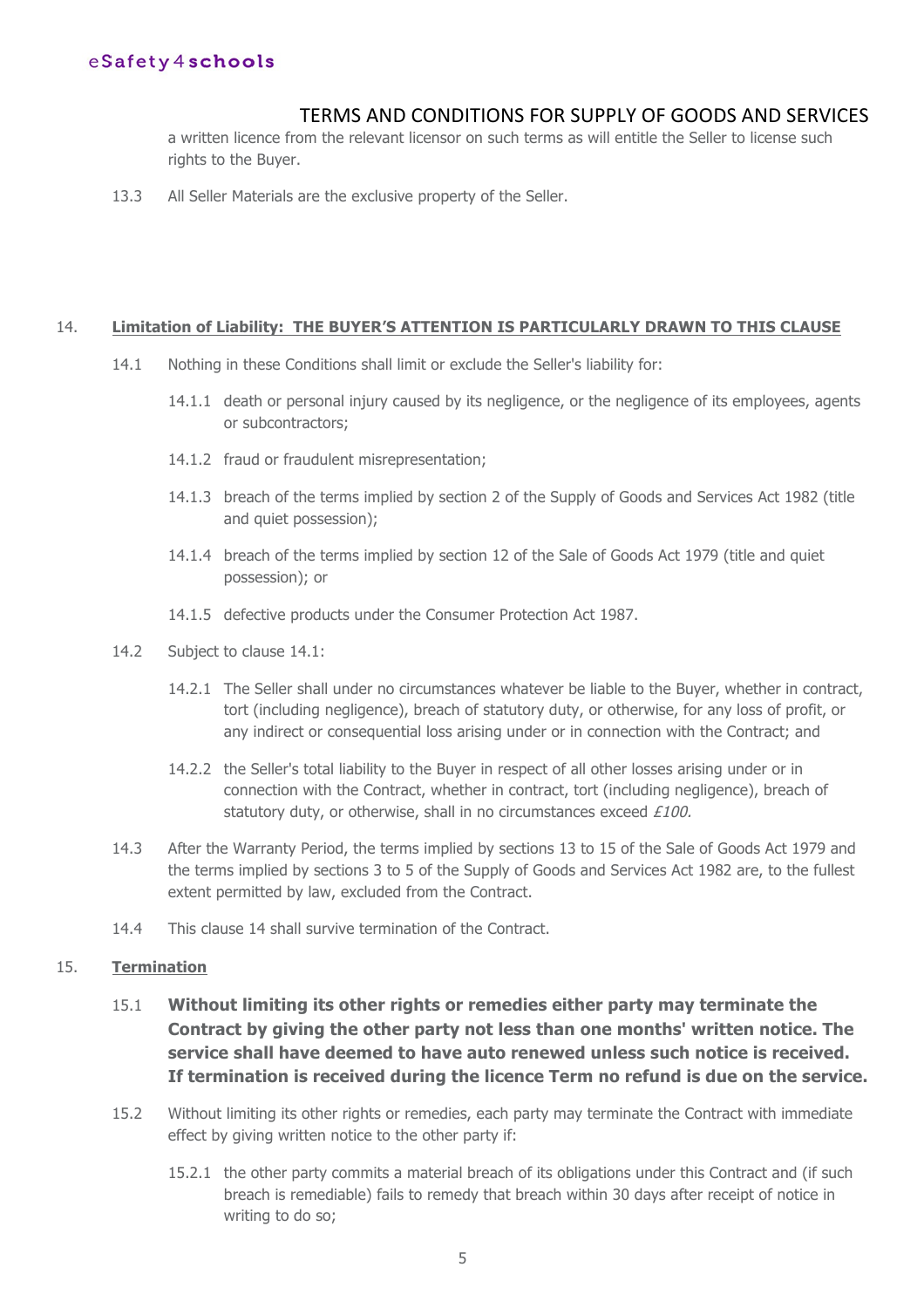### TERMS AND CONDITIONS FOR SUPPLY OF GOODS AND SERVICES

15.2.2 the other party suspends, or threatens to suspend, payment of its debts or is unable to pay its debts as they fall due or admits inability to pay its debts or (being a company or limited liability partnership) is deemed unable to pay its debts within the meaning of section 123 of the Insolvency Act 1986 or (being a partnership) has any partner to whom any of the foregoing apply];

- 15.2.3 the other party commences negotiations with all or any class of its creditors with a view to rescheduling any of its debts, or makes a proposal for or enters into any compromise or arrangement with its creditors.
- 15.2.4 a petition is filed, a notice is given, a resolution is passed, or an order is made, for or in connection with the winding up of the other party (being a company) other than for the sole purpose of a scheme for a solvent amalgamation of the other party with one or more other companies or the solvent reconstruction of that other party;
- 15.2.5 N/A
- 15.2.6 a creditor or encumbrancer of the other party attaches or takes possession of, or a distress, execution, sequestration or other such process is levied or enforced on or sued against, the whole or any part of its assets and such attachment or process is not discharged within [14] days;
- 15.2.7 An application is made to court, or an order is made, for the appointment of an administrator or if a notice of intention to appoint an administrator is given or if an administrator is appointed over the other party (being a company);
- 15.2.8 The holder of a qualifying charge over the assets of the other party (being a company) has become entitled to appoint or has appointed an administrative receiver;
- 15.2.9 A person becomes entitled to appoint a receiver over the assets of the other party or a receiver is appointed over the assets of the other party;
- 15.2.10 any event occurs, or proceeding is taken, with respect to the other party in any jurisdiction to which it is subject that has an effect equivalent or similar to any of the events mentioned in clause 15.2.2 to clause 15.2.9 (inclusive);
- 15.2.11 The other party suspends, threatens to suspend, ceases or threatens to cease to carry on, all or substantially the whole of its business;
- 15.2.12 the other party's financial position deteriorates to such an extent that in the Seller's opinion the Buyer's capability to adequately fulfil its obligations under the Contract has been placed in jeopardy; or
- 15.2.13 The other party (being an individual) dies or, by reason of illness or incapacity (whether mental or physical), is incapable of managing his own affairs or becomes a patient under any mental health legislation.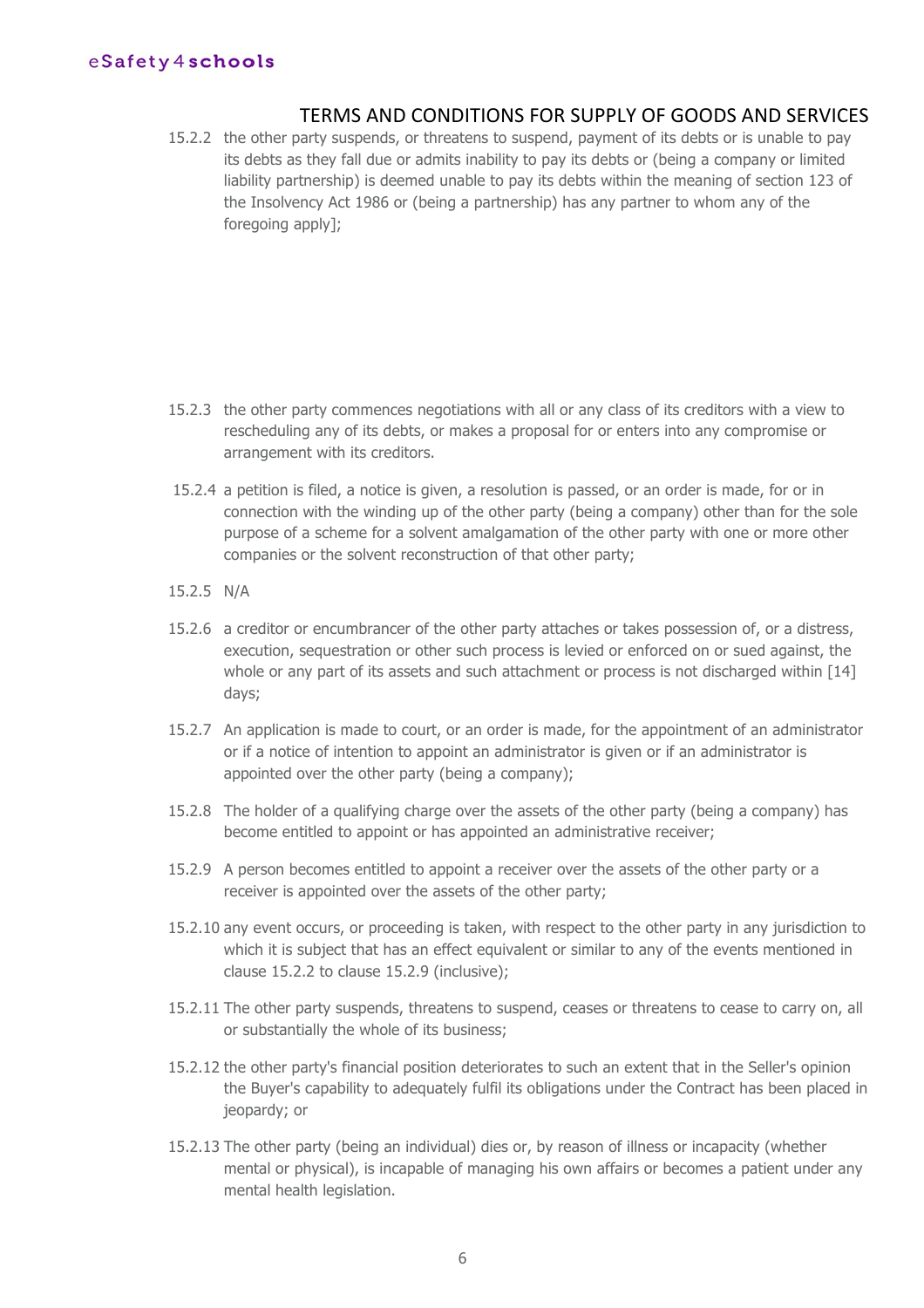### TERMS AND CONDITIONS FOR SUPPLY OF GOODS AND SERVICES

- 15.3 Without limiting its other rights or remedies, the Seller may terminate the Contract with immediate effect by giving written notice to the Buyer if the Buyer fails to pay any amount due under this Contract on the due date for payment.
- 15.4 Without limiting its other rights or remedies, the Seller may suspend the supply of Services or all further deliveries of Goods under the Contract or any other contract between the Buyer and the Seller if the Buyer fails to pay any amount due under this Contract on the due date for payment, the Buyer becomes subject to any of the events listed in clause 15.2.2 to clause 15.2.13, or the Seller reasonably believes that the Buyer is about to become subject to any of them.
- 15.5 On termination of the Contract for any reason:
	- 15.5.1 the Buyer shall immediately pay to the Seller all of the Seller's outstanding unpaid invoices and interest and, in respect of Services supplied but for which no invoice has yet been submitted, the Seller shall submit an invoice, which shall be payable by the Buyer immediately on receipt;
	- 15.5.2 The Buyer shall return all of the Seller Materials and any Deliverables which have not been fully paid for. If the Buyer fails to do so, then the Seller may enter the Buyer's premises and take possession of them. Until they have been returned, the Buyer shall be solely responsible for their safe keeping and will not use them for any purpose not connected with this Contract;
	- 15.5.3 the accrued rights and remedies of the parties as at termination shall not be affected, including the right to claim damages in respect of any breach of the Contract which existed at or before the date of termination or expiry; and
	- 15.5.4 Clauses which expressly or by implication have effect after termination shall continue in full force and effect.

### 16. **Force Majeure**

- 16.1 For the purposes of this Contract, Force Majeure Event means an event beyond the reasonable control of the Seller including but not limited to strikes, lock-outs or other industrial disputes (whether involving the workforce of the Seller or any other party), failure of a utility service or transport network, act of God, war, terrorism, riot, civil commotion, interference by civil of military authorities, national or international calamity, malicious damage, compliance with any law or governmental order, rule, regulation or direction, accident, breakdown of plant or machinery, fire, flood, storm, earthquake, epidemic or similar events, or default of suppliers or subcontractors.
- 16.2 The Seller shall not be liable to the Buyer as a result of any delay or failure to perform its obligations under this Contract as a result of a Force Majeure Event.
- 16.3 If the Force Majeure Event prevents the Seller from providing any of the Services and/or Goods for more than 4 weeks, the Seller shall, without limiting its other rights or remedies, have the right to terminate this Contract immediately by giving written notice to the Buyer.

#### 17. **General**

#### 17.1 Notices.

17.1.1 Any notice or other communication given to a party under or in connection with this Contract shall be in writing, addressed to that party at its registered office (if it is a company) or its principal place of business (in any other case) or such other address as that party may have specified to the other party in writing in accordance with this clause, and shall be delivered